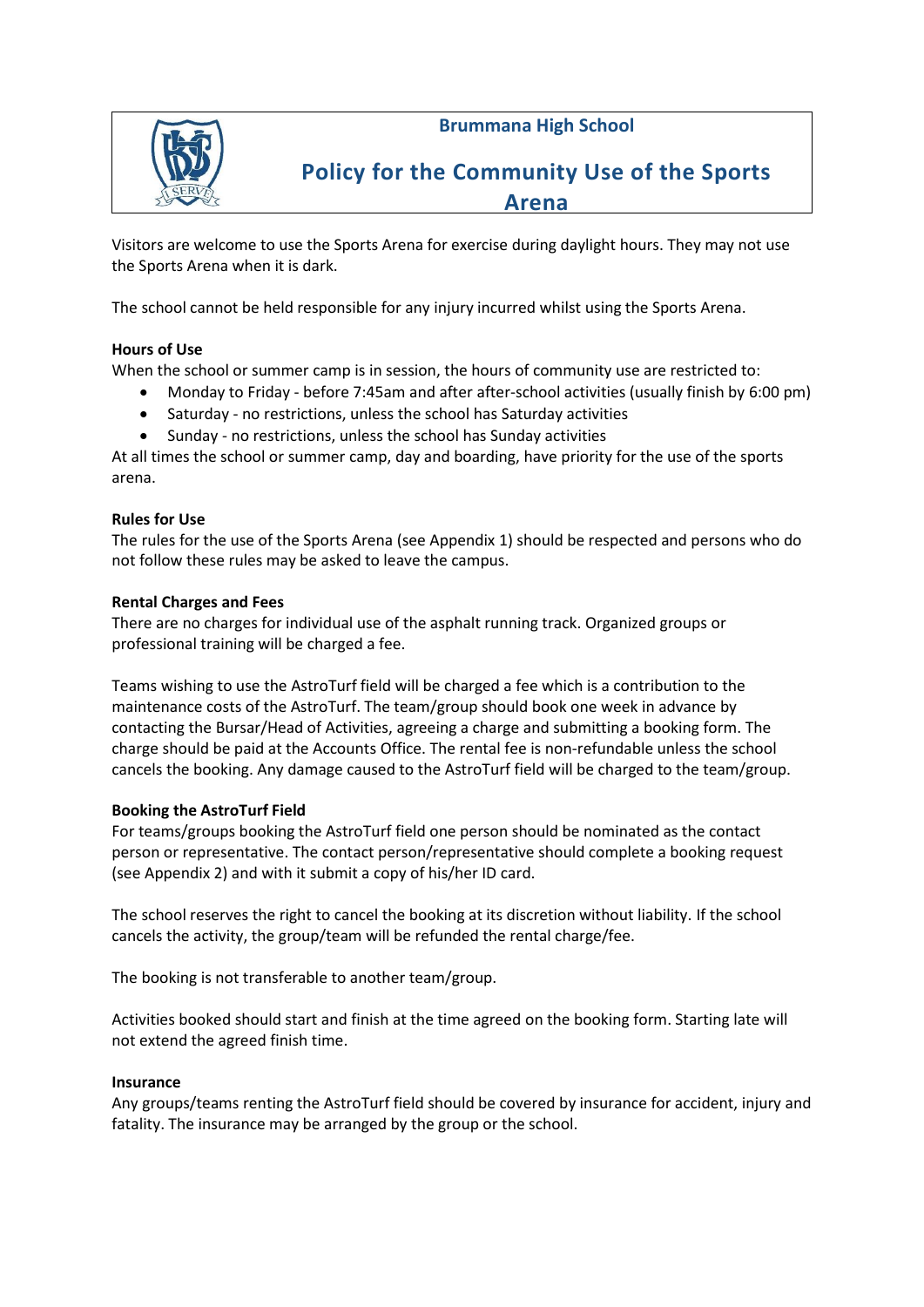If the group is covered by its own insurance, the copy of the insurance policy should be submitted with the booking form and payment.

If the group is not covered by its own insurance, then the school will provide insurance through its insurers and the cost will be added to the rental fee.

#### **Sponsorship**

Brummana High School welcomes corporate or commercial sponsorship and a sponsorship fee will be charged in return for the right to display advertising materials, e.g. a banner, during an activity or event. The Sports Arena will be divided into several areas and the fee charged will depend on the area, the dimension of the marketing material and the length of time of the activity. Any sponsorship will have to be ethically acceptable to the school administration.

#### **Sports Academies**

The school's priority is to serve the school and the community, and the school regrets that it cannot enter into the long term commitment required by a Sports Academy, e.g. a Football Academy.

1st time introduced: Person in charge: Raymond El Feghali Date reviewed/updated: Reference: RF/ba

Date approved by SLT:

Next review date: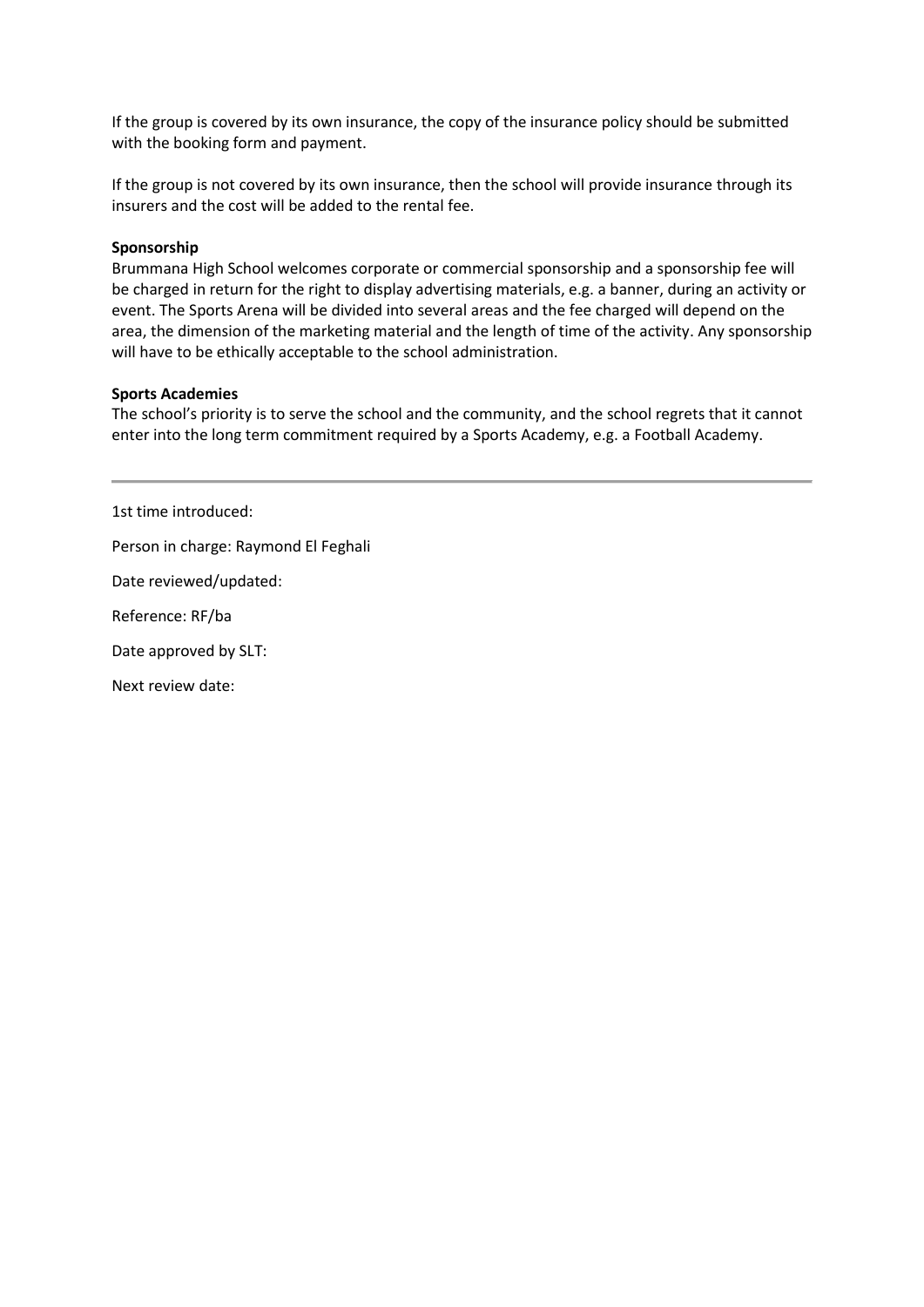### Appendix 1

#### **Rules for Use of the Sports Arena**

- 1. Children must be supervised by a responsible adult.
- 2. We expect visitors to be suitably attired. A top should be worn at all times.
- 3. School equipment or materials may not be used.
- 4. The climbing wall may not be used.
- 5. Pets may not be brought onto the campus.
- 6. Alcohol and smoking are strictly forbidden on school premises.<br>7. Bad language and inappropriate public displays of affection are
- Bad language and inappropriate public displays of affection are unacceptable.
- 8. Visitors are expected to take care of their belongings. We cannot be responsible for lost or missing items.
- 9. Litter should not be left lying around. The litter bins provided should be used.
- 10. The guard's instructions should be followed.